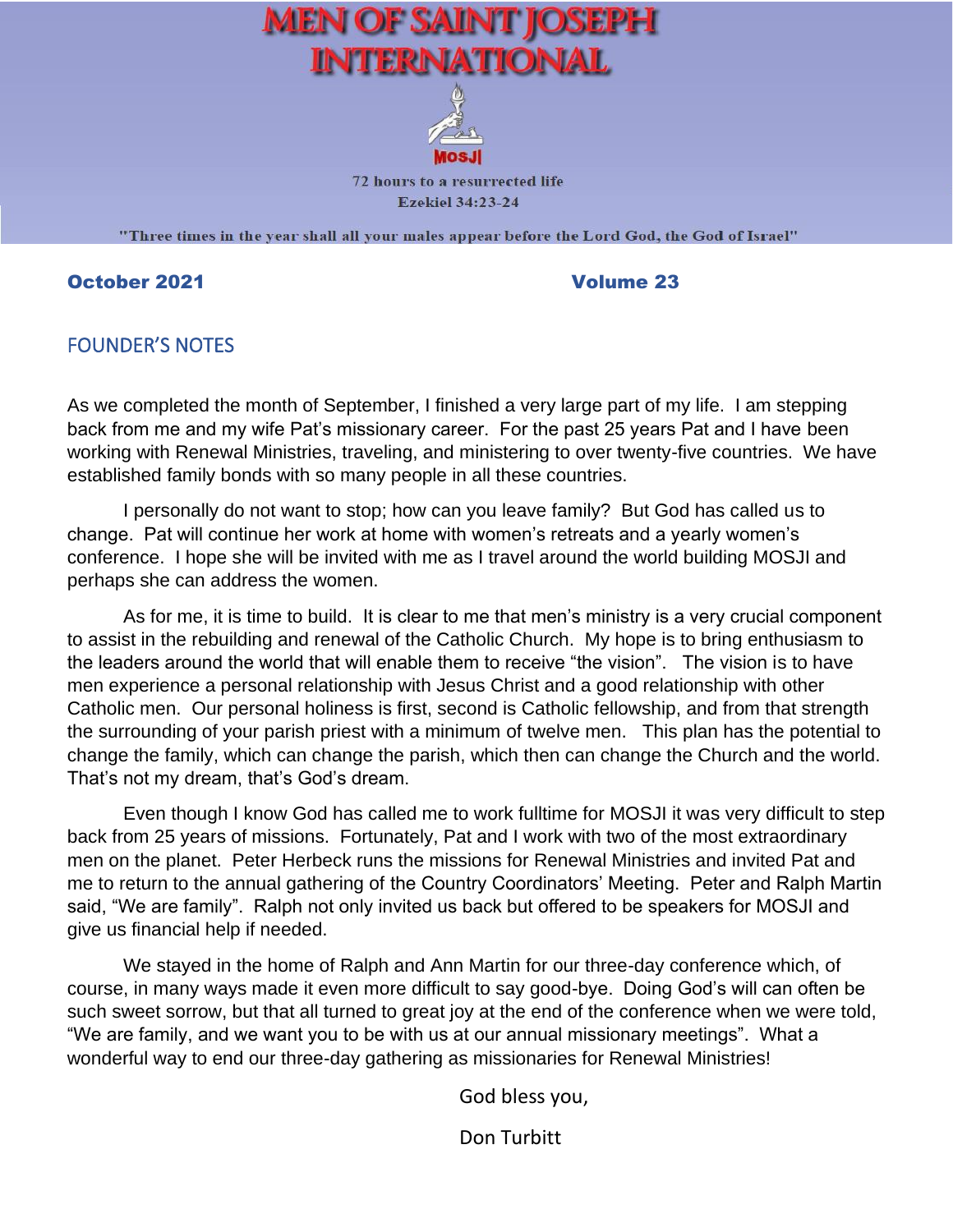# Twenty-eighth Sunday in Ordinary Time

### Lectionary: 143 Reading I

### **Wis [7:7-11](https://bible.usccb.org/bible/wisdom/7?7)**

 I prayed, and prudence was given me; I pleaded, and the spirit of wisdom came to me. I preferred her to scepter and throne, and deemed riches nothing in comparison with her, nor did I liken any priceless gem to her; because all gold, in view of her, is a little sand, and before her, silver is to be accounted mire.

 Beyond health and comeliness I loved her, and I chose to have her rather than the light, because the splendor of her never yields to sleep.

 Yet all good things together came to me in her company, and countless riches at her hands.

### Responsorial Psalm

### **Ps [90:12-13,](https://bible.usccb.org/bible/psalms/90?12) 14-15, 16-17**

R. (14) Fill us with your love, O Lord, and we will sing for joy! Teach us to number our days aright, that we may gain wisdom of heart.

Return, O LORD! How long?

Have pity on your servants!

R. Fill us with your love, O Lord, and we will sing for joy!

Fill us at daybreak with your kindness, that we may shout for joy and gladness all our days.

Make us glad, for the days when you afflicted us, for the years when we saw evil.

R. Fill us with your love, O Lord, and we will sing for joy!

Let your work be seen by your servants and your glory by their children;

and may the gracious care of the LORD our God be ours;

Page  $\mathrel{\sim}$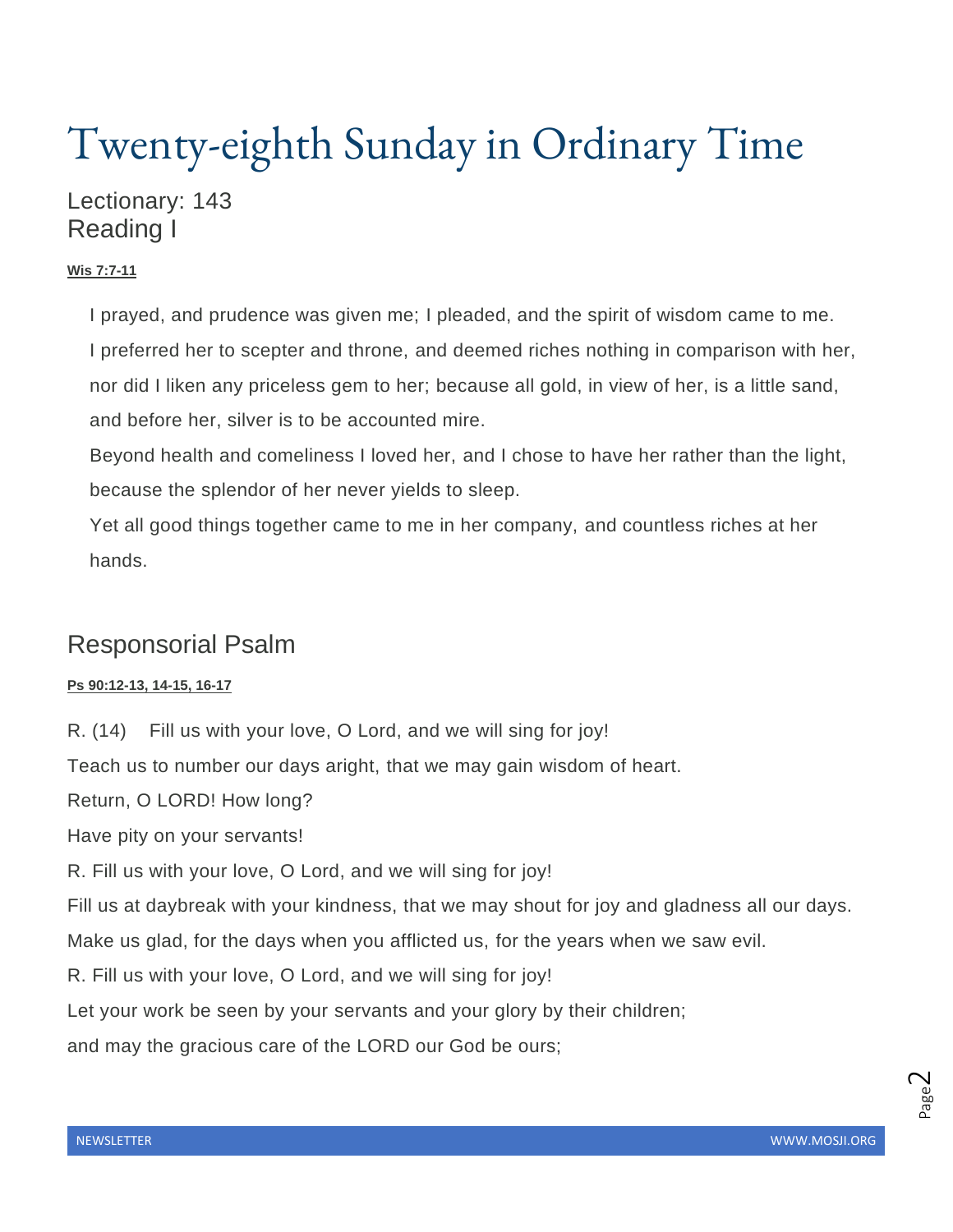prosper the work of our hands for us! Prosper the work of our hands! R. Fill us with your love, O Lord, and we will sing for joy!

### Reading II

### **Heb [4:12-13](https://bible.usccb.org/bible/hebrews/4?12)**

Brothers and sisters:

Indeed the word of God is living and effective, sharper than any two-edged sword, penetrating even between soul and spirit, joints and marrow, and able to discern reflections and thoughts of the heart.

No creature is concealed from him, but everything is naked and exposed to the eyes of him to whom we must render an account.

### Alleluia

### **Mt [5:3](https://bible.usccb.org/bible/matthew/5?3)**

R. Alleluia, alleluia. Blessed are the poor in spirit, for theirs is the kingdom of heaven. R. Alleluia, alleluia.

### Gospel

### **Mk [10:17-30](https://bible.usccb.org/bible/mark/10?17) or 10:17-27**

As Jesus was setting out on a journey, a man ran up, knelt down before him, and asked him,

"Good teacher, what must I do to inherit eternal life?"

Jesus answered him, "Why do you call me good?

No one is good but God alone.

You know the commandments: *You shall not kill;*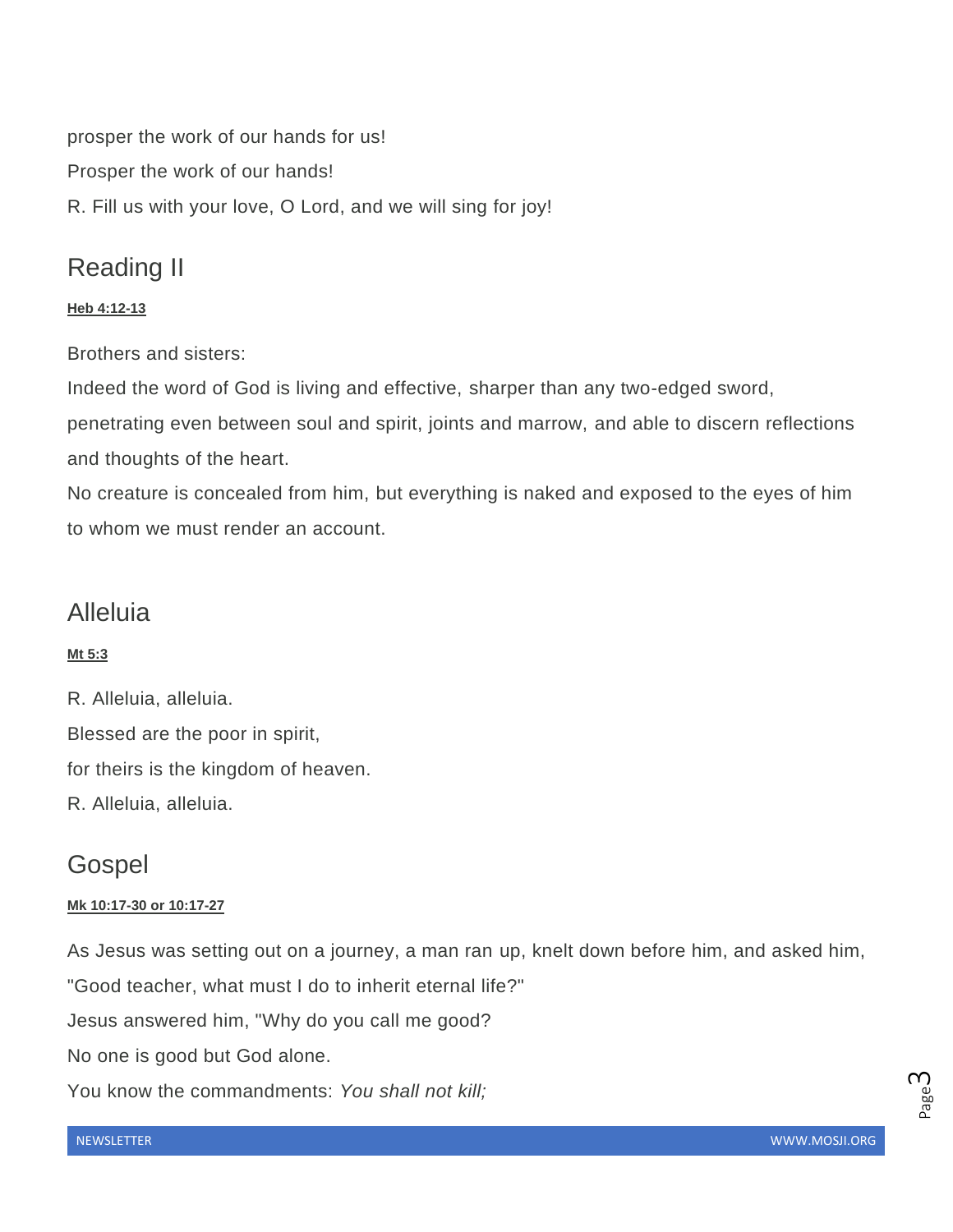*you shall not commit adultery; you shall not steal; you shall not bear false witness; you shall not defraud; honor your father and your mother*." He replied and said to him, "Teacher, all of these I have observed from my youth." Jesus, looking at him, loved him and said to him, "You are lacking in one thing. Go, sell what you have, and give to the poor and you will have treasure in heaven; then come, follow me." At that statement his face fell, and he went away sad, for he had many possessions. Jesus looked around and said to his disciples, "How hard it is for those who have wealth to enter the kingdom of God!" The disciples were amazed at his words. So Jesus again said to them in reply, "Children, how hard it is to enter the kingdom of God! It is easier for a camel to pass through the eye of a needle than for one who is rich to enter the kingdom of God." They were exceedingly astonished and said among themselves, "Then who can be saved?" Jesus looked at them and said, "For human beings it is impossible, but not for God. All things are possible for God." Peter began to say to him, "We have given up everything and followed you." Jesus said, "Amen, I say to you, there is no one who has given up house or brothers or sisters or mother or father or children or lands for my sake and for the sake of the gospel who will not receive a hundred times more now in this present age: houses and brothers and sisters and mothers and children and lands, with persecutions, and eternal life in the age to come."

Page 4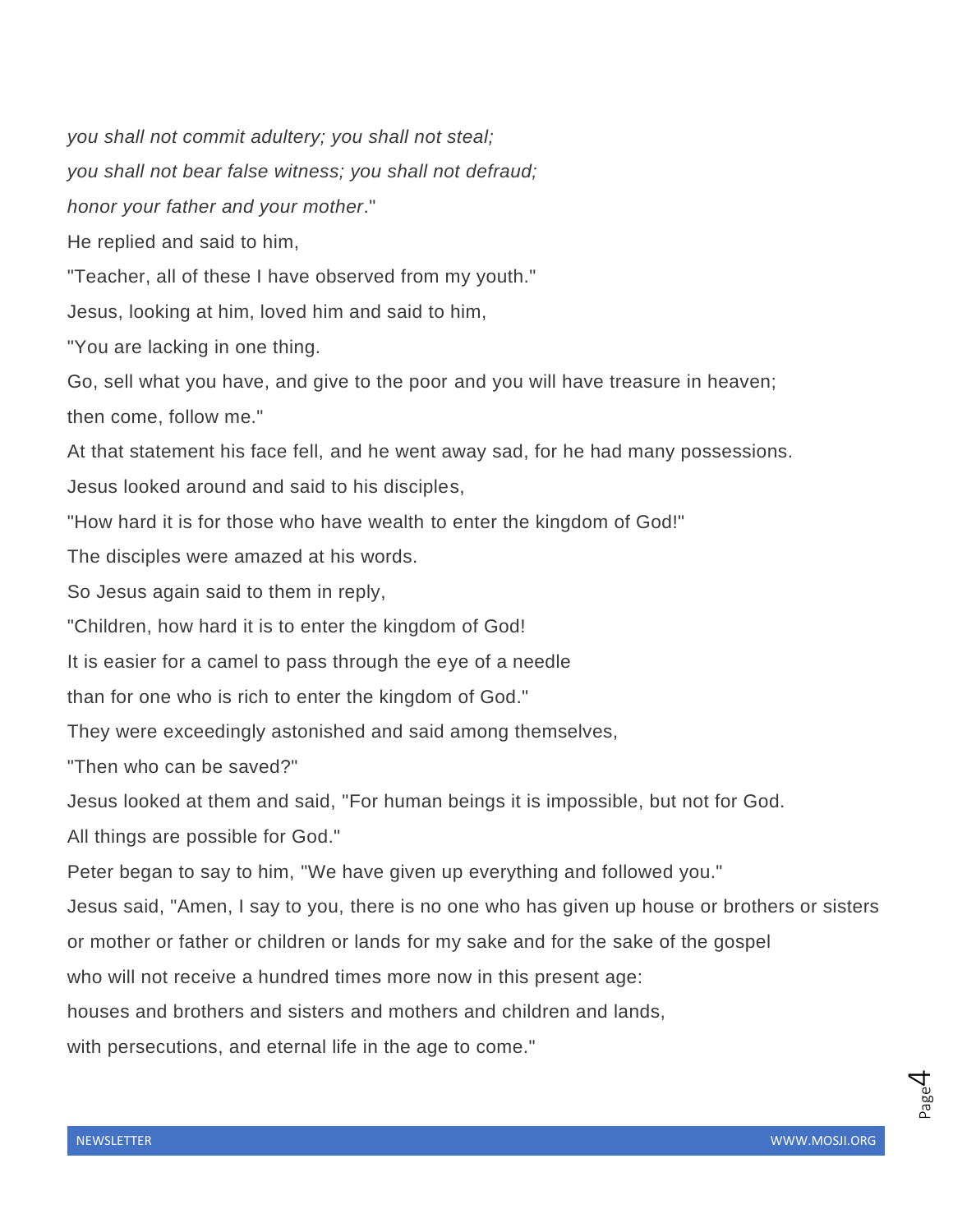### Hi men,

It seems that a topic of growing interest in that of "End Times". I think because of such things as the pandemic, growing intolerance/violence, increasing weather disasters, etc., that the 2021 culture is becoming more aware of this topic of End Times. Surely even many of the leaders in our church are talking to the point that there are many signs indicating we are likely getting closer…but closer to exactly what? This got me thinking. My brother's wife recommended that I check out the 2000 popular movie "Left Behind" about End Times. Early in the movie people started disappearing into thin air as part of what some people believe is "The Rapture". Some Christians believe this scenario to be part of End Times but I knew it was not part of Catholic teaching. So given all of this, I decided as I often do when to comes to faith...to learn the truth. After a # of hours Googling and reading I came across what I believe to be true Catholic teaching. Thank God as Catholics we have the authority and clarity of the Magisterium, we would be lost without it. My research brought me to Father Chris Alar, a Catholic priest with the Marian Fathers of the Immaculate Conception located at the Divine Mercy Shrine in Stockbridge, MA. What better resource than a Catholic priest devoted to Mary whose apparitions are so key to church teaching. He is a well know YouTube speaker and I listened to his 3 talks on the subject of End Times from the Catholic perspective;

[https://www.youtube.com/watch?v=d5hG\\_wy3fCE](https://www.youtube.com/watch?v=d5hG_wy3fCE) . I recommend you check them out and educate yourself on this important topic so you have better understanding and are able to share the truth. As mentioned, this topic is becoming more and more top of mind in as the world gets crazier. You'll find that he is easy to understand and on point. Below are 2 slides I compiled as I took notes from his talk. The 1<sup>st</sup> slide is direct from scripture and is established Catholic teaching. As Father explains regarding the 2<sup>nd</sup> slide, Catholics can choose whether or not they want to embrace this information. There's a lot of similarity with both and it's fascinating stuff.

I think all of us MOSJ should understand and certainly take heed of these teachings. It seems though that some people can get overly consumed…where to draw the line? As Father teaches…even though the End Times feel as they are getting closer…it's still probably likely we will all die before they arrive. So that means we will die and face our Particular Judgement…which is a whole other topic for another day!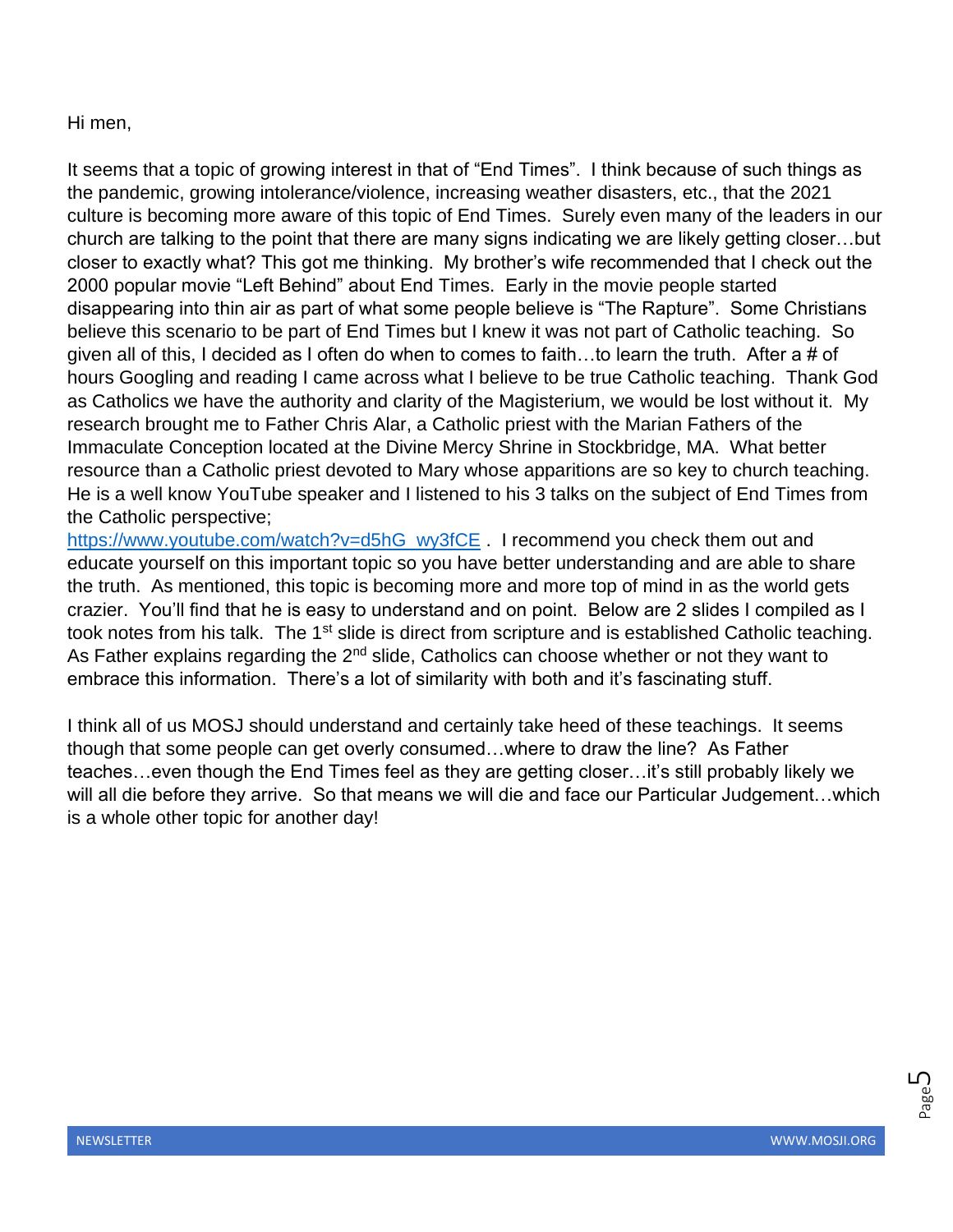## 5 signs from Scripture of Christ's 2<sup>nd</sup> coming (end of the world)

- $\sqrt{1}$ . Spreading of faith throughout the world (internet has helped)
- $\sqrt{2}$ . Great Apostasy (definition: the abandonment of a religious belief).
	- 3. Conversion of Jews to Christianity
	- 4. Antichrist and Great Tribulation (major hard times for 3.5-7 years)
	- 5. 2<sup>nd</sup> Coming of Christ (Armageddon; Satan destroyed, Final Judgement, bodies reunited with souls)

### 5 signs from Mary & prophesy of the Saints for Christ's 2nd coming (end of the world)

- 1. Time of great sin  $\hspace{0.1em}\hspace{0.1em}\sqrt{2}$ ("new" sins: porn, euthanasia, abortion, test tubes, marriage assault, LGBTQ, loss of faith, church scandals)
- 2. Time of minor chastisement  $\sqrt{ }$ (similar to tribulation; hard times....WW I & II, hurricanes/earthquakes rising, civil unrest, violence, etc.)
- 3. Era of peace (restoration to Christianity)
- 4. Antichrist (major chastisements)
- 5. 2<sup>nd</sup> coming of Christ and 'Final" Judgement



www.MOSJI.org

God bless, Steve Nolan

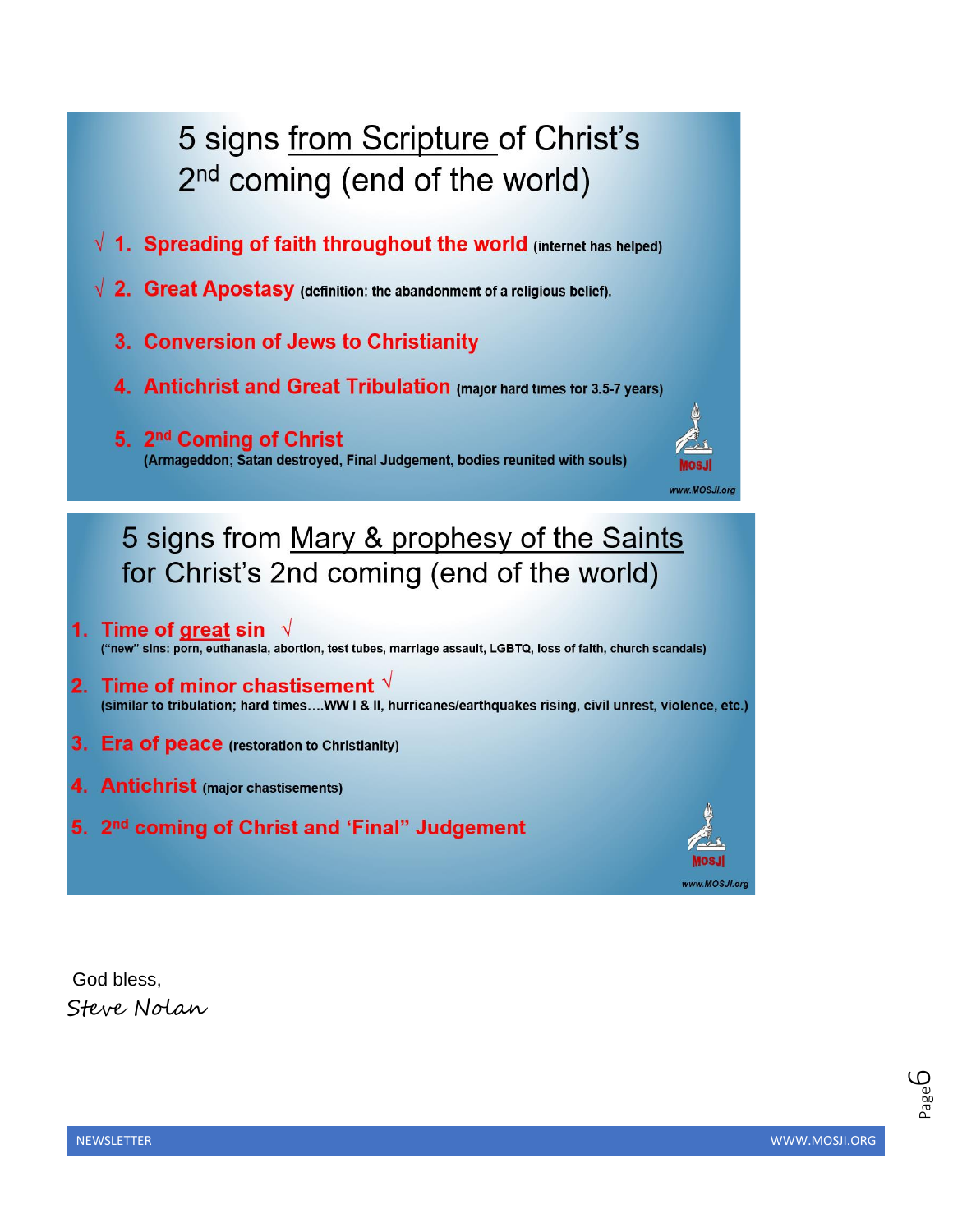### **Our God is a god of order**

When you reflect on your day-to-day activities is there order in your life? Do you try to understand and follow God's plan for you or are you "winging it"? Worse yet are you telling God what your plan is and asking Him to make it happen?

Here is a little exercise you can do to add order to your daily life.

In every area of importance, you have or should have priorities.

Pray for and write down on paper your first and second priorities for the following areas:

- Prayer
- Church (including the MOSJI)
- Family (especially time with wife, children)
- Work
- Health
- Recreation

Next write down next to each priority the amount of time (hours and minutes) you think you should spend each week at those priorities.

Finally take the next week and write down the actual amount of time you spent on each of you priorities

It may surprise you.

Then prayerfully seek God's grace to add the proper order and discipline in your life for each of these areas. The peace, confidence and growth you will experience with this order in your life will be amazing.

God bless, John Olobri

### **MOSJI Chapter News**

• The St John the Evangelist chapter is sponsoring a Pro-Life event *Pro-Life Mass for us to pray and those who have experienced Abortion*

 On Thursday, October 21, 2021 at 7:00 Pm St John the Evangelist Church 63 Church Street Slatersville, RI. 02876 This Mass will be offered for anyone wanting to show respect for life and receive healing. We welcome Men and Women who are suffering from terminal illness, experienced miscarriage, abortion, or loss of a child.

• The St Agatha's chapter in Woonsocket is showing the *Into the Breach* series and using the study guide for chapter meetings.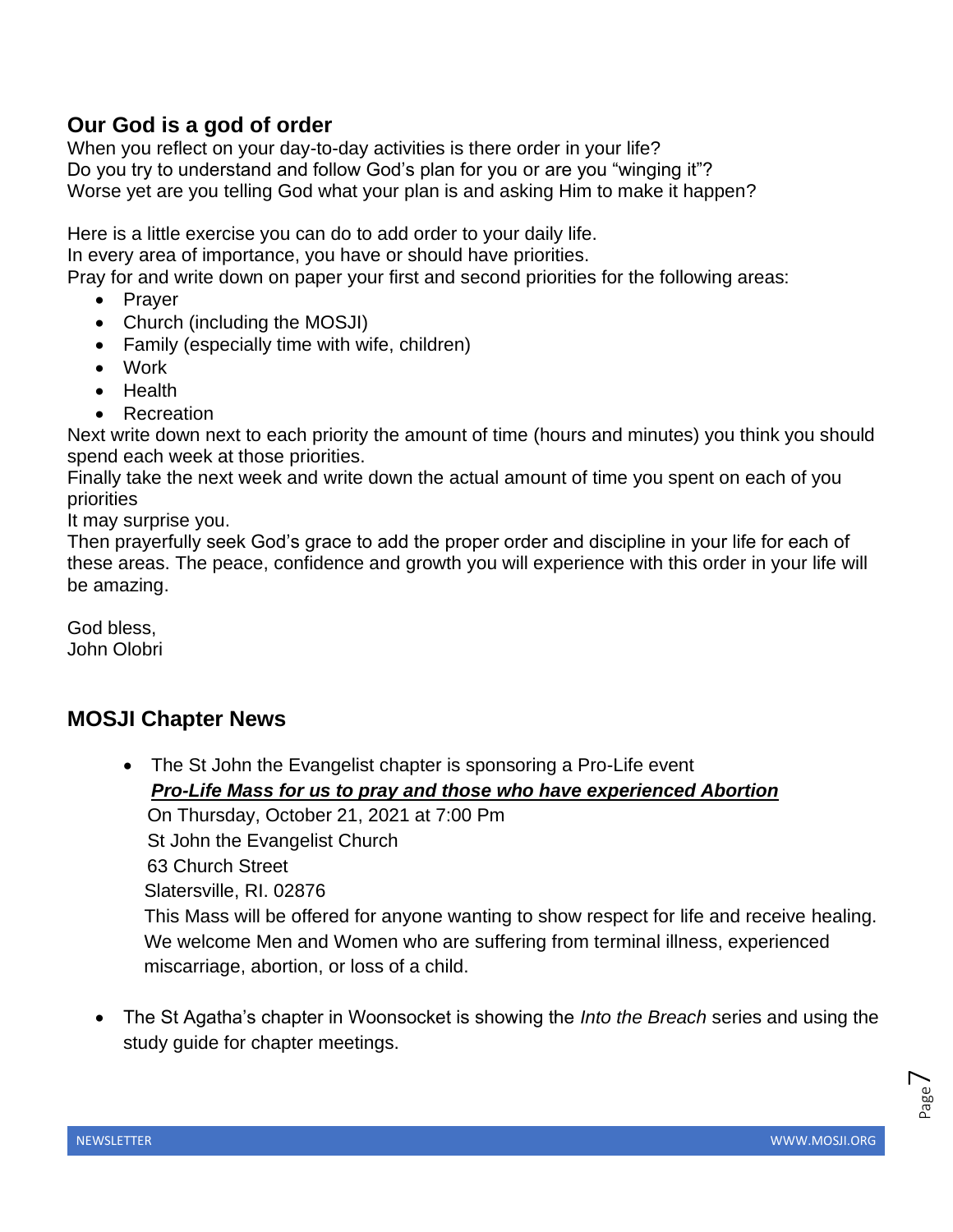- We are working with several parishes in Norwich CT to develop chapters there. Ray Lapointe has been working with Brian Daly from Norwich to schedule a Courageous movie night to get things started there.
- Jeff Pelletier with the Holy Trinity chapter in Woonsocket along with the pastor and other members of the chapter released a new podcast episode<https://www.holytrinityri.com/>

### **International Chapter News**

Good news from Uganda!

After several weeks of again being locked down due to Covid-19, Fr Jude reports that they are opened for mass now. They can gather with 200 people and their weekly men's meeting will resume this weekend.

He states "We are happy, and all men are happy they can't wait to meet again for prayers and sharing"

Fr Jude has prepared information for their meeting and will discuss with the men these points. •Benefits of the available father

- •Consequences of the absent father
- •Who is a father?
- •Personality traits & qualities of a good father
- •How to be a good and faithful father
- •The role of the father in the home?

### **Signposts**

The Signposts workbook/study guide, a main tool used when new chapters are started, has been out of print for some time. We have exhausted our supply and have contacted the authors and copyright holders for permission to reprint it.

We are pleased to tell you that they have given us permission to reprint.

Reprinting will take place shortly. We will let chapter leaders know as soon as the new books are available.

Here is what the new front cover will look like.

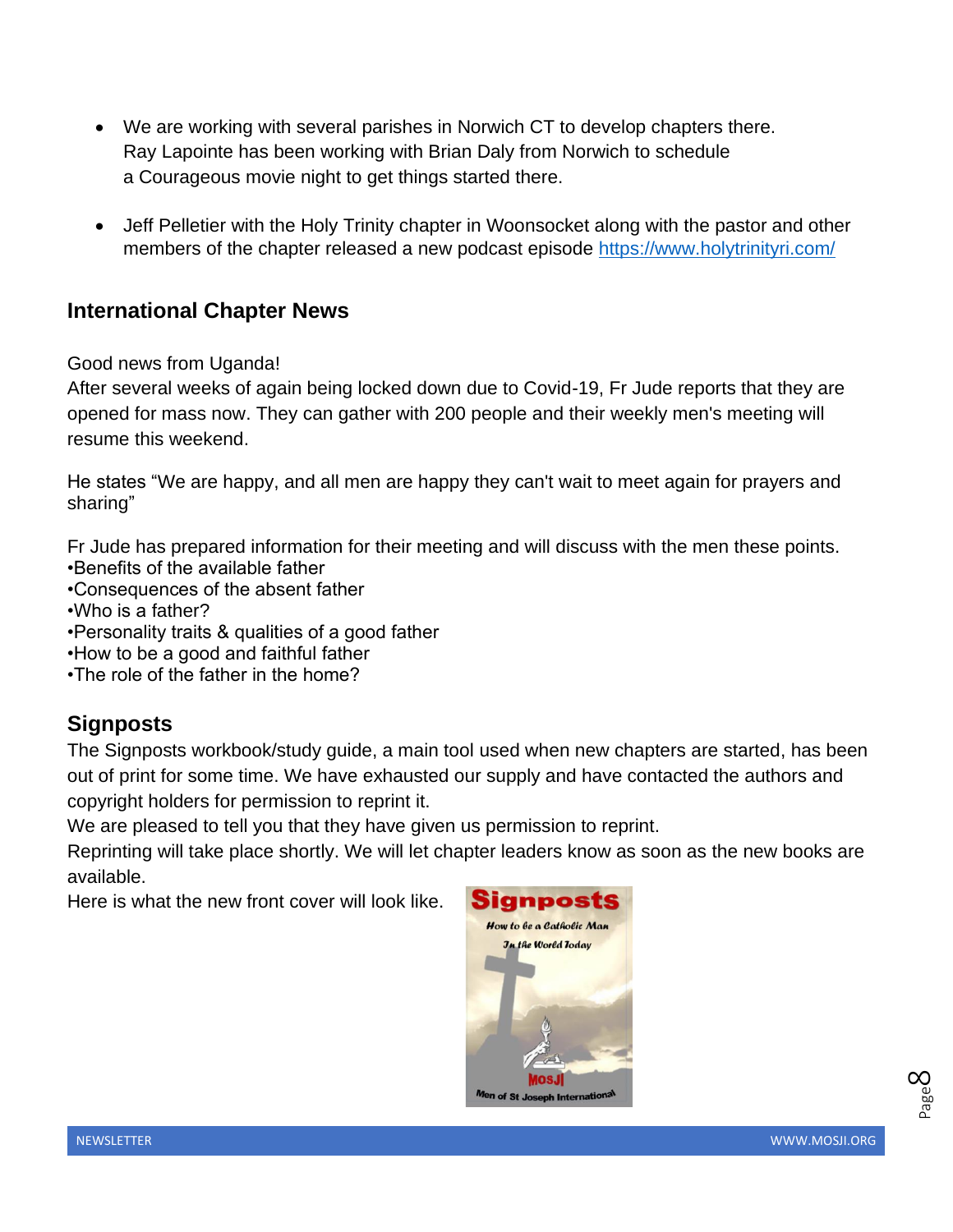### **Pray a litany to St Joseph daily**.

.

### **Litany of St Joseph**

| Lord, have mercy                    | Lord, have mercy            |
|-------------------------------------|-----------------------------|
| Christ, have mercy.                 | Christ, have mercy          |
| Lord, have mercy on us.             | Lord, have mercy            |
| Christ hear us.                     | Christ, graciously hear us. |
| God the Father of Heaven            | Have mercy on us.           |
| God the Son, Redeemer of the world, | Have mercy on us.           |
| God the Holy Spirit                 | Have mercy on us.           |
| Holy Trinity, One God,              | Have mercy on us.           |
| Holy Mary,                          | pray for us.                |
| Saint Joseph,                       | pray for us.                |
| Illustrious son of David,           | pray for us.                |
| Light of the patriarchs,            | pray for us.                |
| Spouse of the Mother of God,        | pray for us.                |
| Chaste guardian of the Virgin,      | pray for us.                |
| Foster-father of the Son of God,    | pray for us.                |
| Watchful defender of Christ,        | pray for us.                |
| Head of the Holy Family,            | pray for us.                |
| Joseph most just,                   | pray for us.                |
| Joseph most chaste,                 | pray for us.                |
| Joseph most prudent,                | pray for us.                |
| Joseph most valiant,                | pray for us.                |
| Joseph most obedient,               | pray for us.                |
| Joseph most faithful,               | pray for us.                |
| Mirror of patience,                 | pray for us.                |
| Lover of poverty,                   | pray for us.                |
| Model of workmen,                   | pray for us.                |
| Glory of domestic life,             | pray for us.                |
| Guardian of virgins,                | pray for us.                |
| Pillar of families,                 | pray for us.                |
| Solace of the afflicted,            | pray for us.                |
| Hope of the sick,                   | pray for us.                |
| Patron of the dying,                | pray for us.                |
| Terror of demons,                   | pray for us.                |
| Protector of Holy Church,           | pray for us.                |
|                                     |                             |

Lamb of God, Who takes away the sins of the world, Spare us, O Lord. Lamb of God, who takes away the sins of the world, Graciously hear us, O Lord. Lamb of God, who takes away the sins of the world, Have mercy on us.

V. He made him the lord of His household, R. And prince over all His possessions.

Let Us Pray.

O God, Who in your loving providence chose Blessed Joseph to be the spouse of your most Holy Mother, grant the favor of having him as our intercessor in heaven whom on earth, we venerate as our protector. You who lives and reigns forever and ever. Amen.

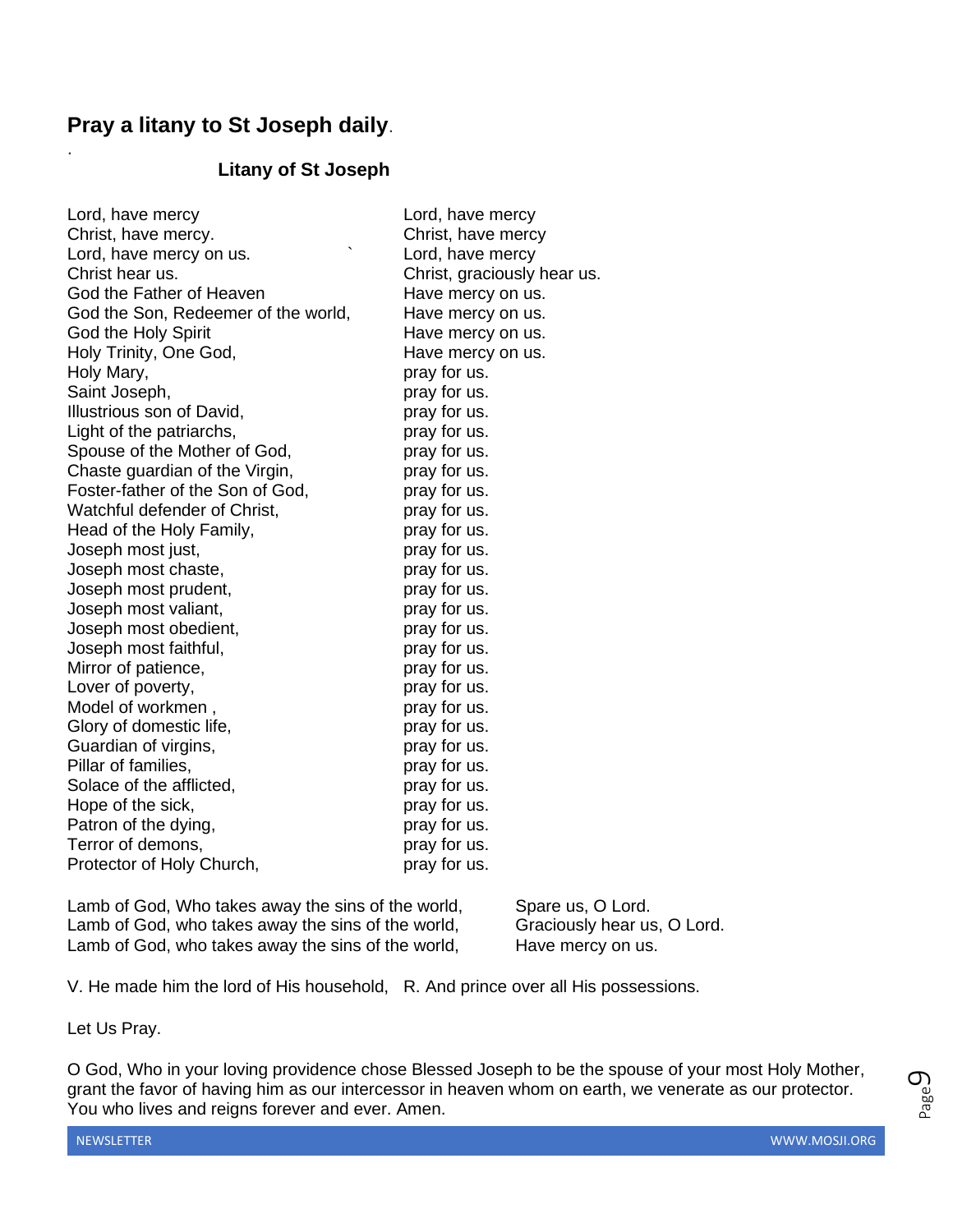### **Events and Dates**

• November – Annual Men's Retreats:

The theme of this year's retreat is:

### *My sheep here My voice; I know them, and they follow Me (John 10:27)*

The aim of the retreat is to help the participants to deepen their life of prayer and ultimately, their intimate friendship with God; To facilitate a real "life in the Spirit" for each man, especially regarding prayer, discernment, listening, and worshiping. To guide each man in honing his listening skills and truly discerning the will of God, leading to obedient faith.

Presentations will include:

-**Lectio Divina**: Praying with Scripture & imagination

- **-Listening Prayer**: Hearing and Discerning God's Voice in prayer, with some attention to **Journaling**
- -**Charismatic Prayer**: Following the Movements of the Holy Spirit by using the Charismatic Gifts of the Spirit

-**Eucharistic Prayer**: Praying the Sacrifice of the Mass

Cost for a double occupancy room is \$180 per person

Cost for a private room is \$200.00 per person

Checks should be made payable to MOSJI

Retreat dates are:

Nov 5 -7 (for diocesan men)

Nov  $19 - 21$  (for St Philip's men)

Space is limited, please register soon!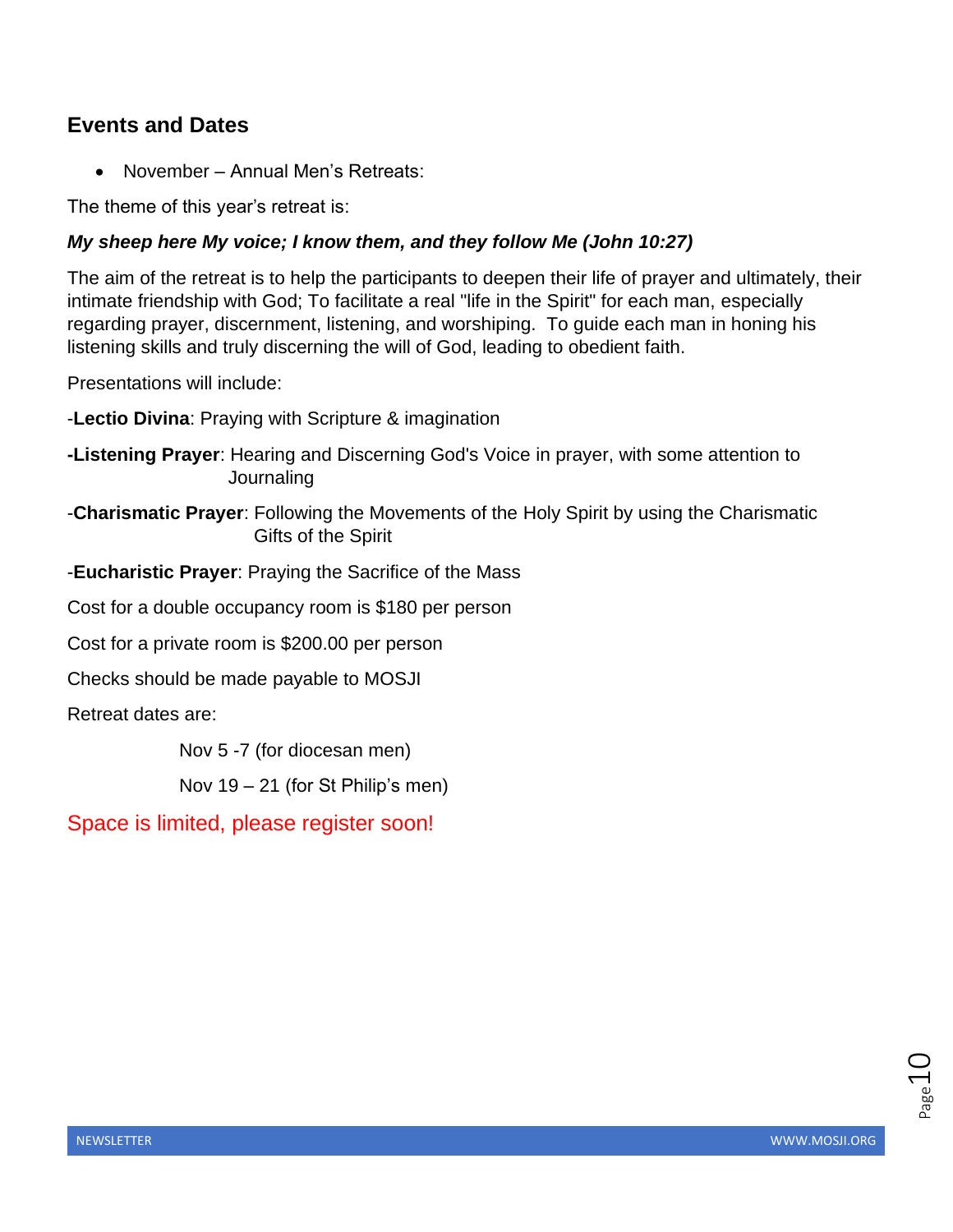### **Prayer Requests**

The Men of St Joseph International is concerned for all our members, their families, and friends. We strongly believe in the power of prayer. Our team of Prayer Warriors have committed time each day to pray for the needs presented to them in your petitions sent through our web portal. Click on the Prayer Warrior link on the home page, entitled "**Send Your Petition to Our Prayer Warriors**", to detail and submit your request. Please be as clear and succinct as possible and **include, at least, the first name of the person** you are requesting prayers for.

### **Contact Us**

For more information on starting, developing, or running a chapter in your parish contact one of our Service Team members.

Don Turbitt [donturbitt@gmail.com](mailto:donturbitt@gmail.com)

John Olobri [jolobri2@verizon.net](mailto:jolobri2@verizon.net)

Steve Nolan stevennolan@cox.net

Lucien Laporte [lu1953oc@yahoo.com](mailto:lu1953oc@yahoo.com)

Visit our website [www.mosji.org](http://www.mosji.org/)